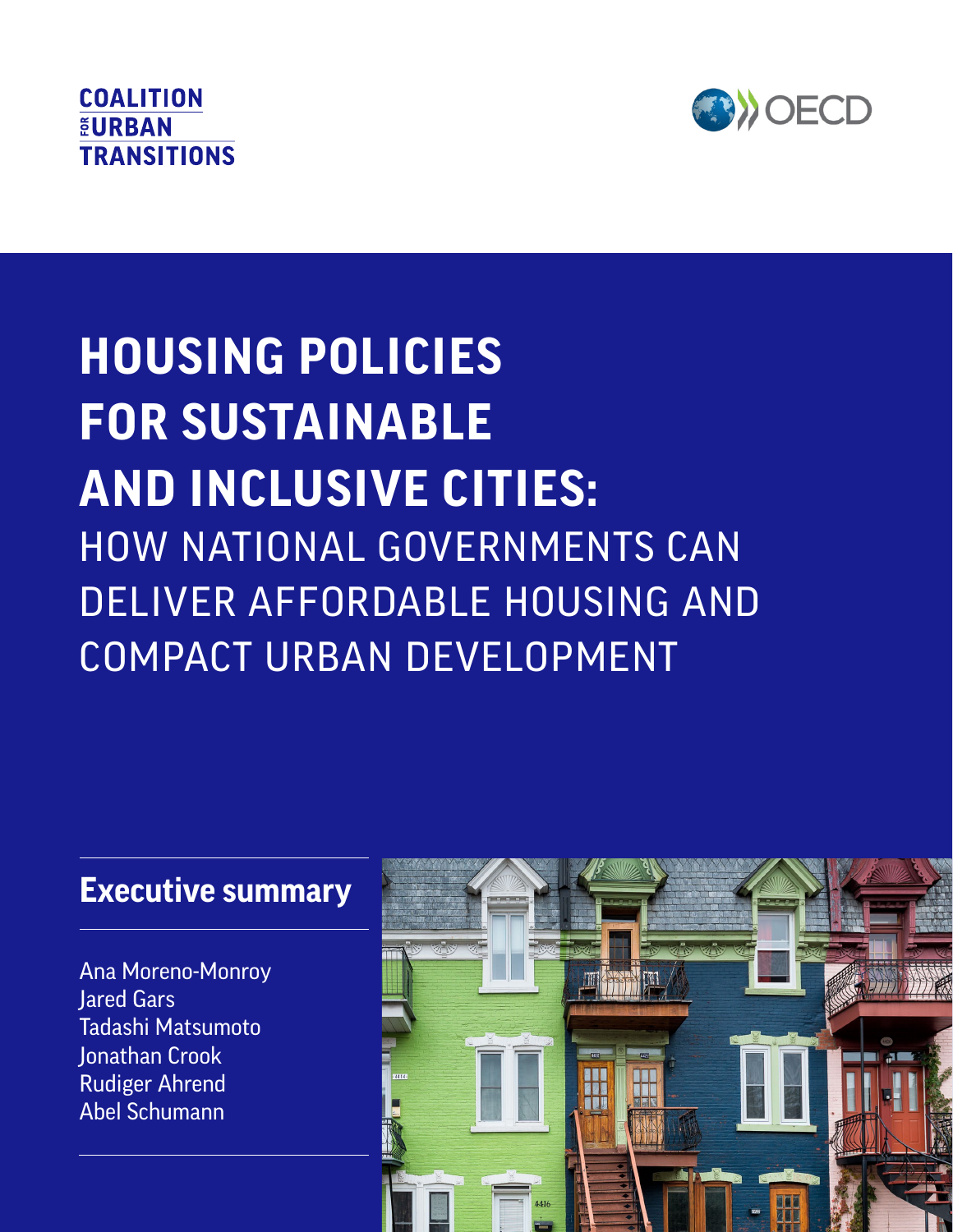## **Executive summary**

Housing is an essential human need that affects the well-being of all citizens and has profound social and economic impacts on people's lives in every country. Providing adequate and affordable housing is a core national policy objective, and has also risen to the fore in international frameworks through the 2030 Agenda for Sustainable Development and the New Urban Agenda.

Cities face particularly strong demand for housing, partly due to the global trend of urbanisation. Urban areas are already home to more than half of the world's population, and by 2050 are expected to house 6.7 billion people – nearly 70% of the global population. Housing demand outpaces supply in most cities around the world, leading to rising house and rental prices. Currently, one in three low-income

> private renters in countries that are part of the Organisation for Economic Co-operation and Development (OECD) spends more than 40% of their budget on rent costs alone.

At the same time, physical urban space is growing faster than the population: the overall built-up area around the globe has increased 2.5 times over the last 40 years, while the population has increased 1.8 times. Sprawl is partially driven by lower land prices around the urban periphery, but it means that urban residents need to travel longer distances, at greater personal and environmental expense. Urban sprawl has numerous other social, economic and environmental repercussions, from lower productivity to rising greenhouse gas emissions and encroachment on fertile agricultural land.

Although most housing policies are implemented at the local level, national governments have a key role to play in shaping housing markets, whether in financing sustainable urban infrastructure, designing regulations that influence citizens' decisions to either rent or buy, or in creating incentives that encourage developers to construct particular types of homes.

National governments thus have to address two urgent needs that can be at odds with one another: providing adequate, resilient and affordable housing in cities, and delivering compact, connected urban development. However, political pressure can lead the ministries responsible for housing to pursue large housing programmes to address affordability, without always considering how these policy instruments can affect urban spatial form and without coordinating with other sectors and levels of governments. National governments should instead consider how to boost affordable housing supply and use urban land more efficiently at the same time.

**National housing policies must achieve two objectives at the same time:**



Boost affordable housing supply



Deliver compact urban development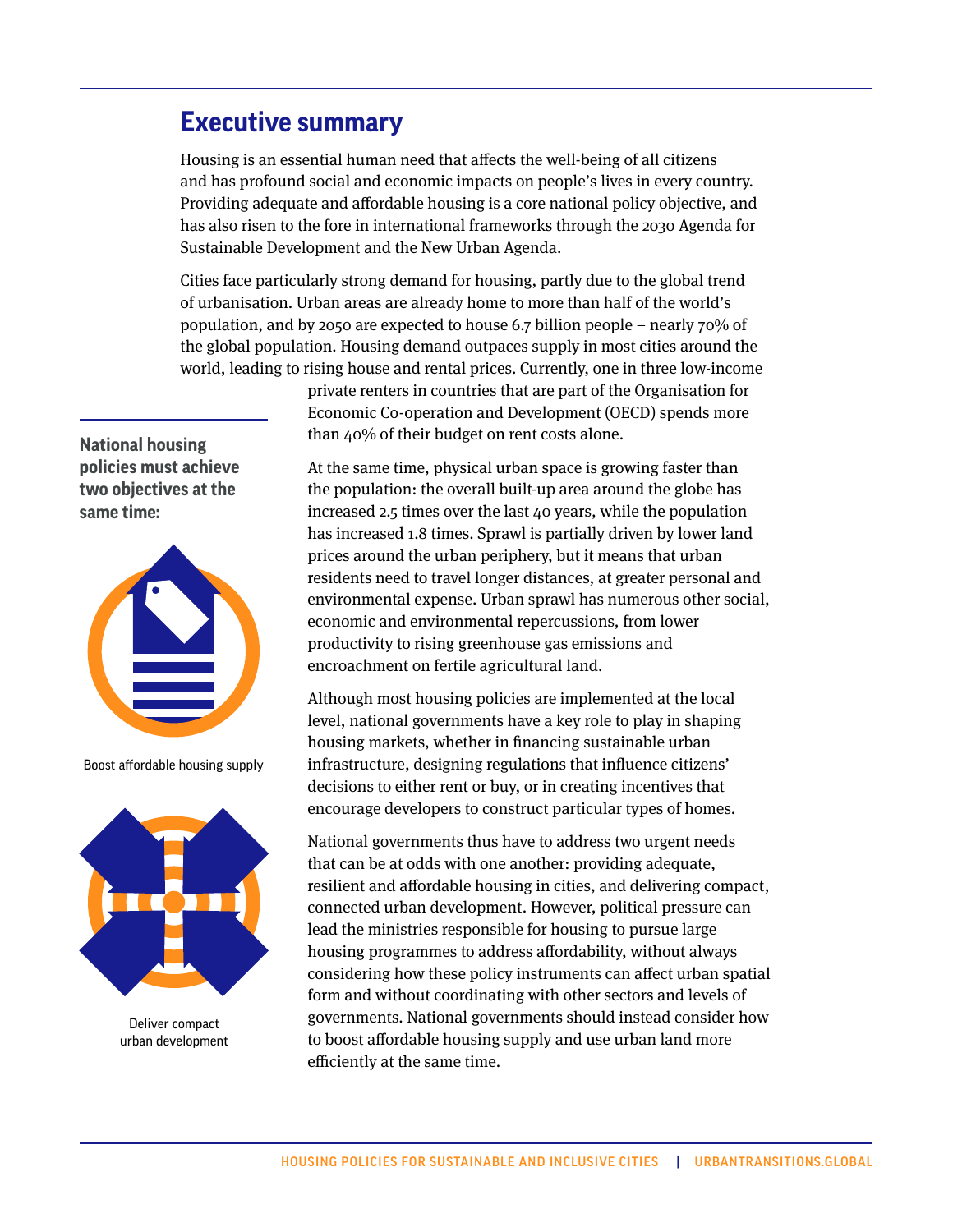This paper identifies policy interventions that can achieve the dual objectives of housing affordability and urban compactness. It presents a new framework for understanding the housing market and provides an in-depth analysis of selected policy options available to national governments, illustrated with examples from around the world. This paper is one of the first attempts to consider the intersection of physical urban form and housing affordability from a national policy perspective.

#### **SELECTING NATIONAL HOUSING POLICY INSTRUMENTS**

The impacts of national housing policy instruments on urban form and housing affordability are diverse and complex, and there is not a direct relationship between compact urban development and house prices. There may even be trade-offs

National governments should select policy instruments according to individual contexts and consider their impacts on the entire housing market.

between the two that need to be carefully managed. Recognising this complexity, national governments should select policy instruments according to individual contexts and consider their impacts on the entire housing market as well as its submarkets and market segments. Key insights based on the analysis conducted in this paper include:

- Fiscal policies, such as impact fees and split-rate taxes, can ensure that new housing developments meet objectives for affordability and compactness, and reflect the true costs of sprawl.
- Incentivising home ownership through preferential tax treatment on home sales and mortgage interest deductions is costly, socially regressive and can make it more difficult for

people to move. Moreover, such policies may contribute to sprawl and spatial segregation, by spurring demand from higher-income households for singlefamily detached housing in suburban areas. They must be very well targeted to minimise potential inequalities.

- To ensure that a certain share of housing units are sold or rented at below-market prices, multiple instruments should be used in both the owner-occupied and rental markets, such as inclusionary zoning and tax breaks for developers. In particular, there is a need for more policies to promote the private rental housing market, from rent subsidies to better protections for tenants.
- **•** Providing urban public space and enhancing connectivity is key to ensuring that new housing projects will support compact urban development. The transversal nature of housing policy requires a strong integrated approach, through frameworks such as national urban policies.

Based on these key insights, this paper offers three main policy recommendations for national governments looking to provide affordable housing at scale while ensuring compact urban development.